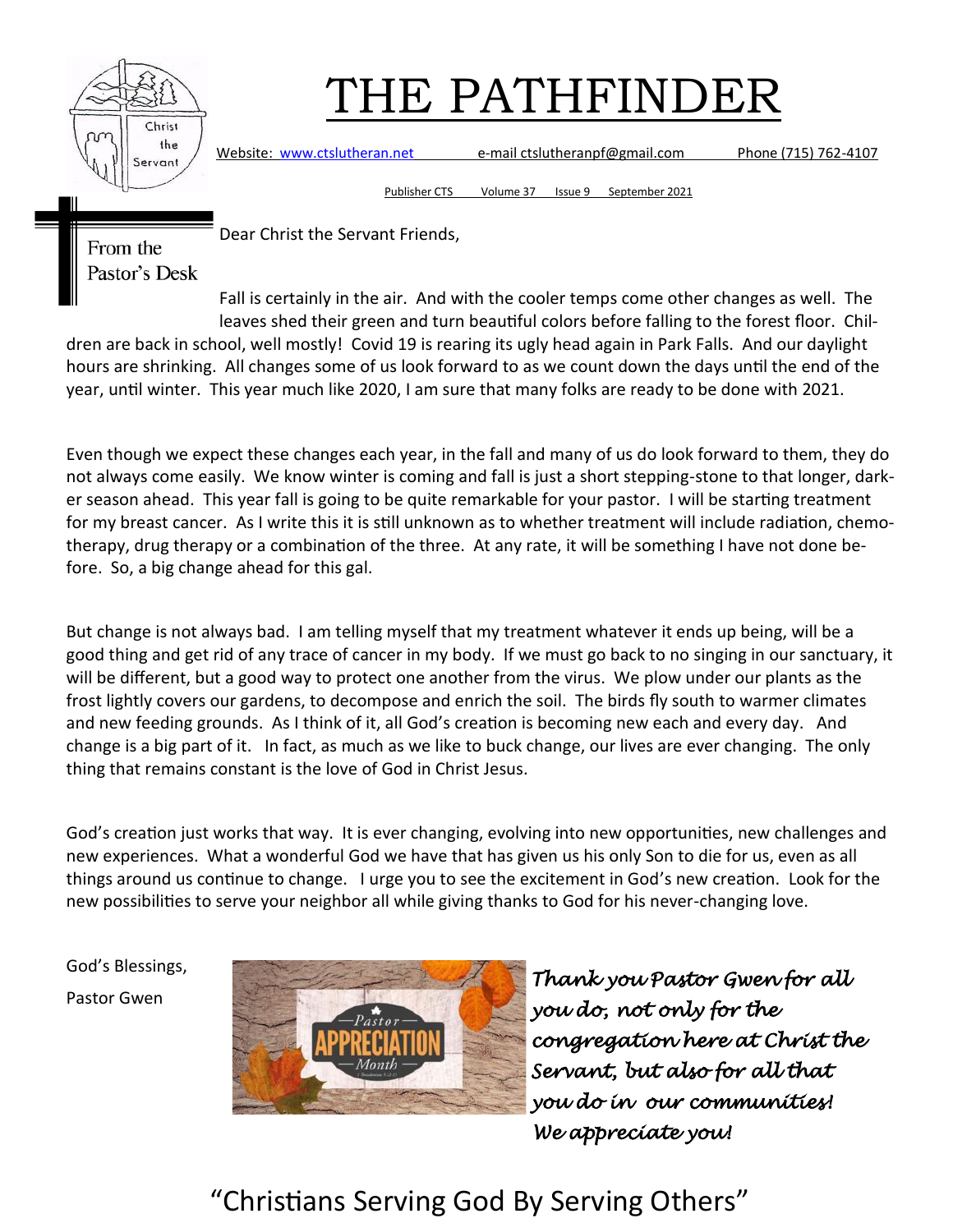

Website: [www.ctslutheran.net](http://www.ctslutheran.net/) e-mail ctslutheranpf@gmail.com Phone (715) 762-4107

Publisher CTS Volume 37 Issue 9 September 2021





## **Office Hour for Pastor - October 2021**

| October 4th  | 1:00-4:00 pm |
|--------------|--------------|
| October 6th  | 2:00-5:30 pm |
| October 11th | 1:00-4:00 pm |
| October 13th | 2:00-5:30 pm |
| October 18th | 1:00-4:00 pm |
| October 20th | 2:00-5:00 pm |
| October 25th | 1:00-4:00 pm |
| October 27th | 2:00-5:00 pm |

Please note that Pastor's hours could be adjusted depending on treatment going forward.

## **Choir Practice—Monday**

Choir practice is postponed due to Covid 19. Please watch bulletin for further accountments.

## **Women's Quilting Group—Monday**

October 4th 10:30 am October 11th 10:30 am October 18th 10:30 am October 26th 10:30 am

### **Men's Group—Thursday**

October 7th 5:00 pm-6:00 pm October 14th 5:00 pm-6:00 pm October 21th 5:00 pm-6:00 pm October 28th 5:00-pm-6:00 pm

### **Confirmation—Wednesday**

October 6th 4:00 pm-5:00 pm October 13th 4:00 pm-5:00 pm October 20th 4:00 pm-5:00 pm October 27th 4:00 pm-5:00 pm

### **Bible Study—Sunday Morning**

| October 3rd  | 11:00 am $-12:00$ pm |
|--------------|----------------------|
|              |                      |
| October 10th | 11:00 am $-12:00$ pm |
| October 24th | 11:00 am $-12:00$ pm |
| October 31st | 11:00 am $-12:00$ pm |

### **Sunday Monday School**

October 11th 4:15 pm –5:15 pm October 25th 4:15 pm –5:15 pm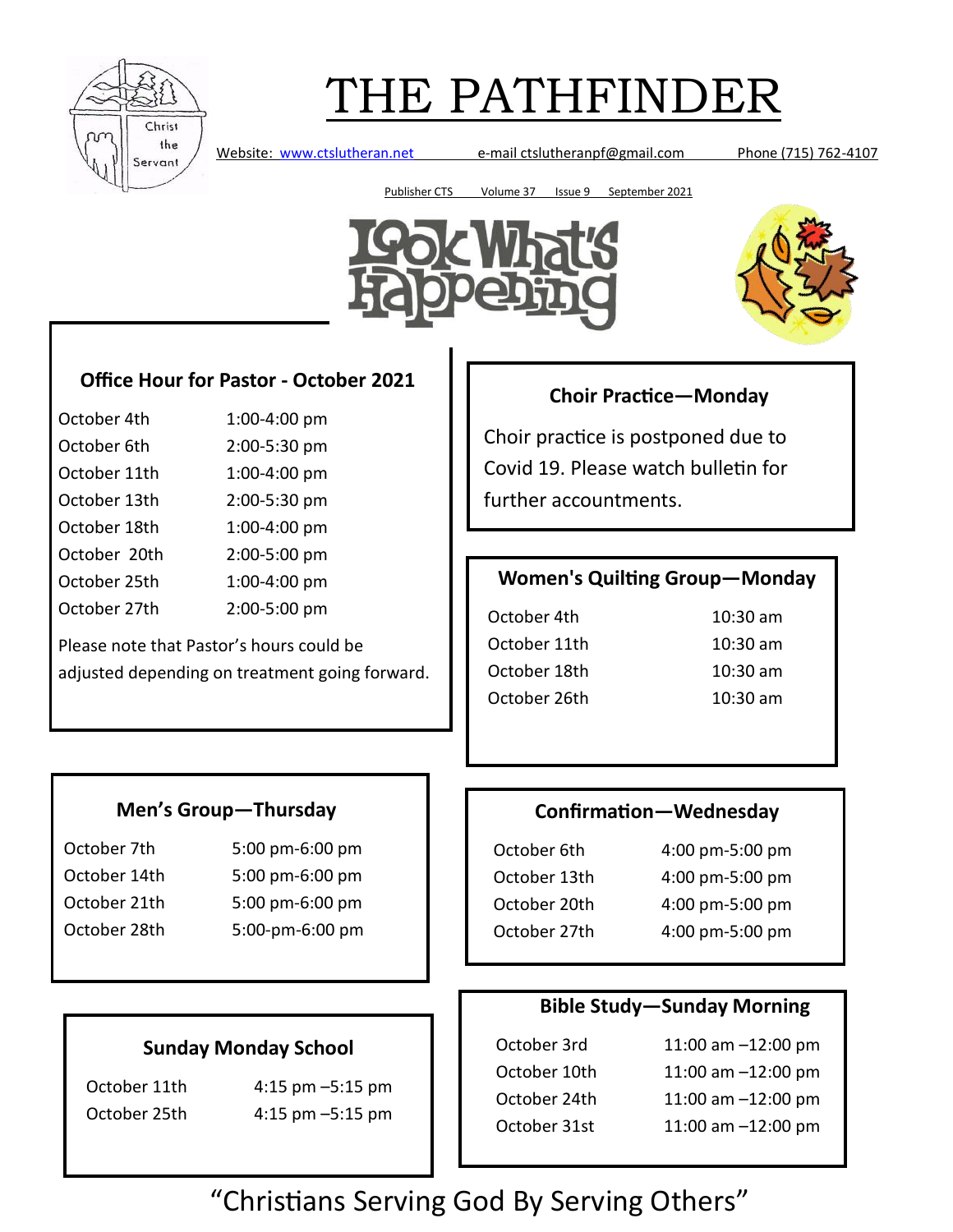

Website: [www.ctslutheran.net](http://www.ctslutheran.net/) e-mail ctslutheranpf@gmail.com Phone (715) 762-4107

Publisher CTS Volume 37 Issue 9 September 2021



**October Bible Readings**

#### **October 3rd —19th Sunday after Pentecost**

First Lesson Genesis 2:18-24 Psalm 8 Second Lesson Hebrews 1 :1-4, 2 :5-12 Gospel Lesson Mark 10:2-16

#### **October 10th —20th Sunday after Pentecost**

First Lesson Amos 5:6-7, 10-15 Psalm 90:12-17 Second Lesson Hebrews 4 :12-16 Gospel Lesson Mark 10:17-31

#### **October 17th – 21st Sunday after Pentecost**

First Lesson Isaiah 53:4-12 Psalm 91:9-16 Second Lesson Hebrews 5 :1-10 Gospel Lesson Mark 10:35-45

#### **October 24th — 22nd Sunday after Pentecost**

First Lesson Jeremiah 31:7-9 Psalm 126 Second Lesson Hebrews 7 :23-28 Gospel Lesson Mark 10:46-52

### **October 31st — Reformation Day**

First Lesson Jeremiah 31:31-34 Psalm 46 Second Lesson Romans 3 :19-28 Gospel Lesson John 8:31-36



**Therefore confess your sins to one another, and pray for one another, that you may be healed… James 5:16.**

Please remember these people and requests in your prayers.

**Health/ Concerns**: Tom, Sheila, Joen, Megan, Pete, Cyndi, Pastor Gwen, Bob, Kathy, Scott, and Dina.

**Military** - Anton, Allesa Marrie, Amy Smith, and Natalie.

CTS Church Council, Men's Group, WELCA, Quilting Ministry, Adult Bible Studies, CTS Youth, AIDS orphans in Malawi, Hunger and poverty in the world, and those struggling with the Coronavirus.

#### **\*\*\*\*\*\*\*\*\*\***

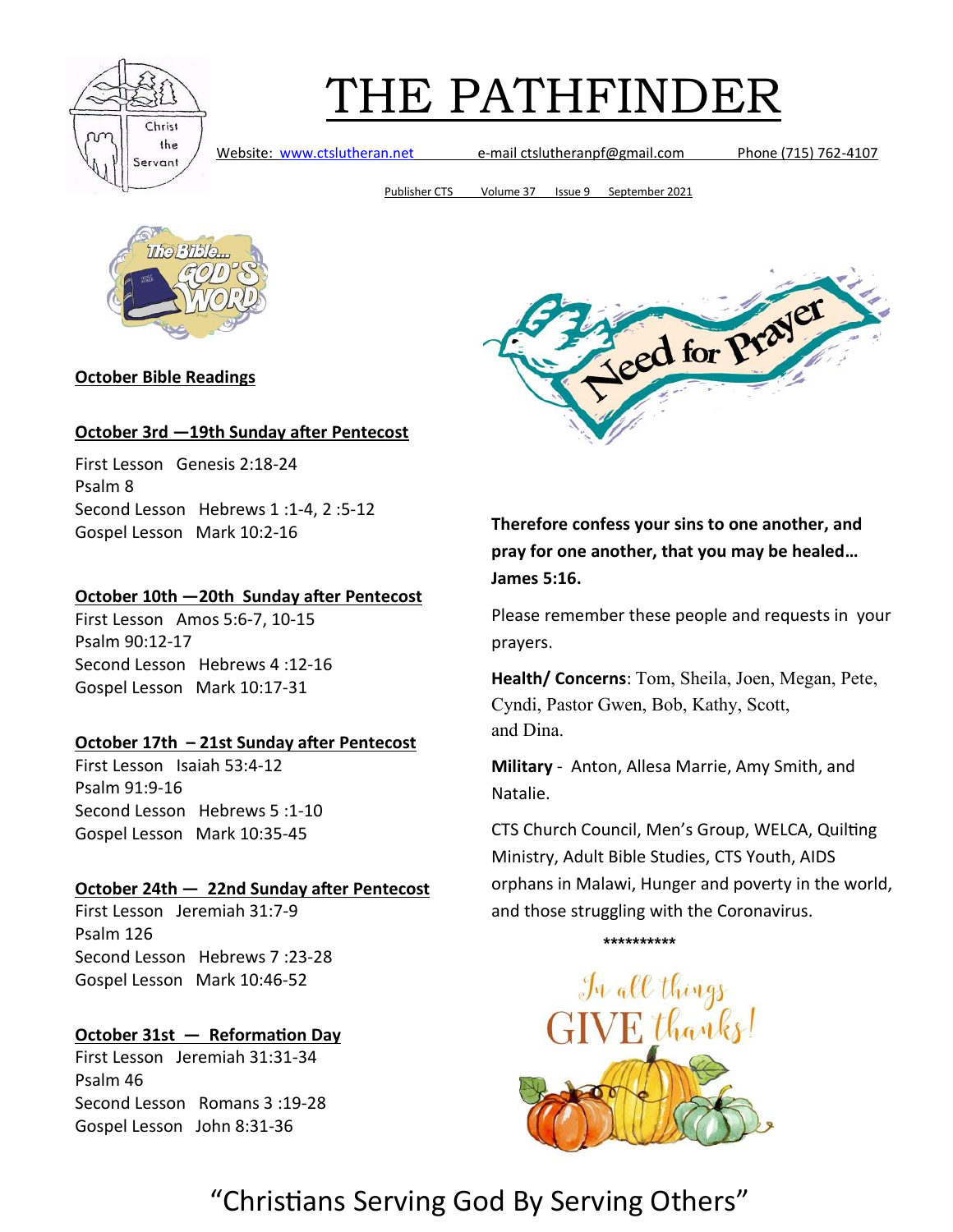

We are looking for pictures of functions at Christ the Servant. Barb Lofthus has been putting together our history and has found that we have very few pictures from the last ten years. If you would like to share things like: picnic, VBS, Sunday School, funerals, groups of our people working events outside of our building, USPS food drive, parade floats, Lego day, etc. Please email them to our church [ctsluther](mailto:ctslutheranpf@gmail.com)[anpf@gmail.com.](mailto:ctslutheranpf@gmail.com) Older pictures will also be accepted in printed form.



A few good musicians. We are looking for a few young musicians to share their talents with us during worship this fall. I hope you and/or your child would consider singing or playing some sacred special music during worship. Please see Pastor Gwen.

Terry Tarras is leading the Men's Group on Thursday evenings at 5:00 p.m. He has some special things planned for this fall so I hope that all the men of the congregation will come and join in.



Our Health Safety Team will continue to assess our response to COVID-19. We will post signs on the door if we should make the decision to close the church or if we have to go back to requiring masks. Also, please note that our worship may also be adjusted for the safety of all present. And in the mean time please feel free to use the masks, hand sanitizer provided on the front table and remember social distancing.

**New Member Class Oct 12, 6:00 p.m.—**If you are interested in membership at Christ the Servant, this is a great way to find out who we are, what we believe as Lutherans and how you can be a part of our wonderful congregation. You are welcome to visit with Pastor Gwen anytime, but this meeting will give you a head start on joining our church. Please sign up on the volunteer board next to the office. You are also welcome to come if you plan to transfer from another congregation. We will talk about the opportunities for ministry we offer that might be on interest to you. A special new member Sunday will follow this meeting within a few weeks so we can celebrate your decision to be a part of our great little church.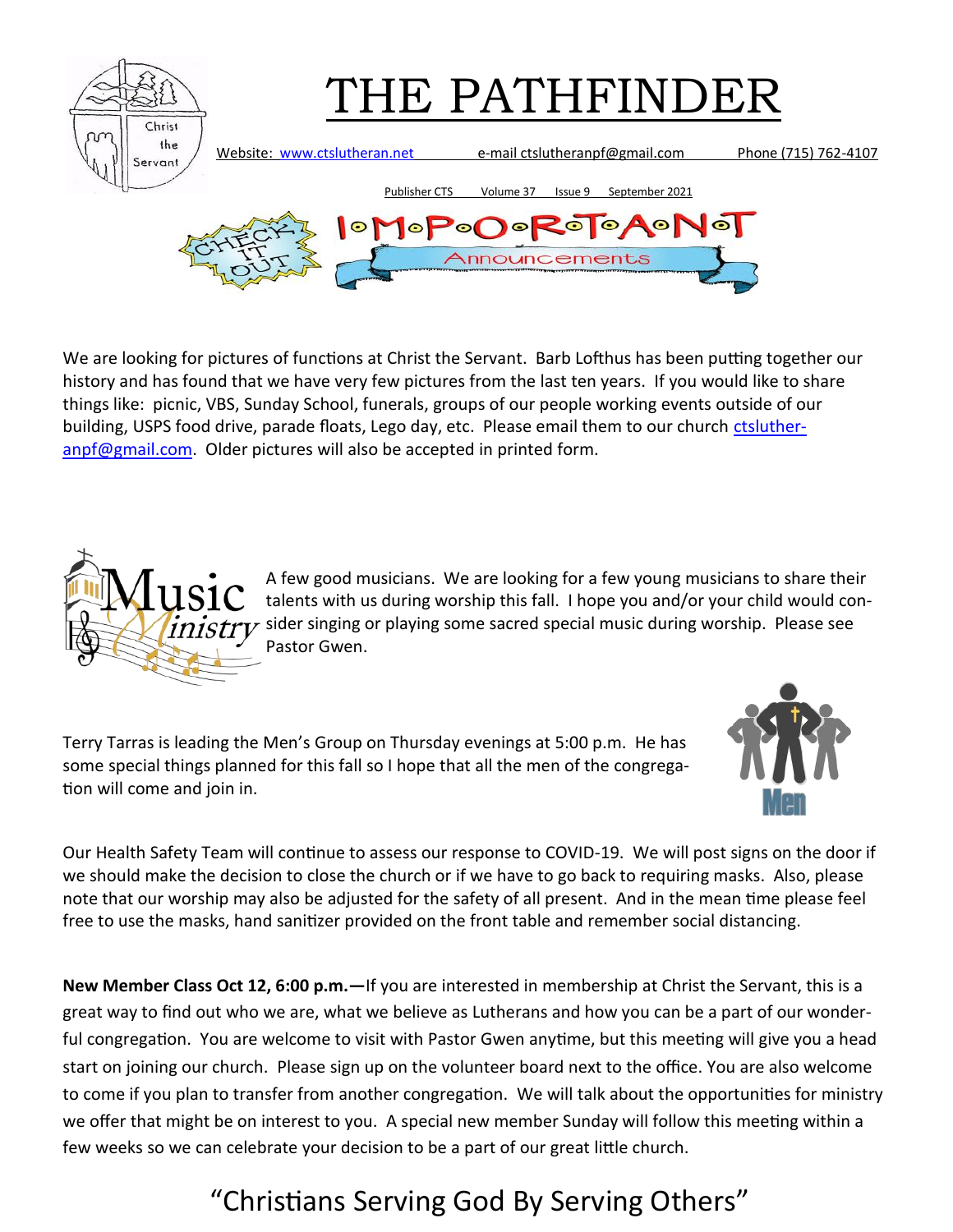

Website: [www.ctslutheran.net](http://www.ctslutheran.net/) e-mail ctslutheranpf@gmail.com Phone (715) 762-4107

Publisher CTS Volume 37 Issue 9 September 2021

## **WELCA News – October 2021**

The changing seasons is one of the reasons I love living in the Northwoods, and I hope you are able to get outdoors and enjoy our beautiful surroundings as summertime moves into a colorful fall. Wednesdays offer a perfect opportunity to be outside and purchase some delicious local produce at the Farmers' Market or maybe the perfect pumpkin to grace your front door.

The quilts and kits for 2021 were shipped on September  $21^{st}$ . The final tally for the year included 78 quilts (76 shipped and two kept locally), 20 school kits, 20 layettes and 43 personal care kits. Thank you to all who had a part in this important ministry!

Fourteen WELCA members met September 13 and decided to hold the Holiday Market with a few changes. The date is set for Saturday, November 13, from 10 a.m. to 2 p.m. Thank you to all who have volunteered to make this event happen!

An exciting addition to the Market this year is a raffle of three items. Patty and Rick Knudson donated two fun and colorful metalwork wall plaques, one a Green Bay helmet and the other a Bucky Badger. The third item is one of our quilts. Tickets will be available to purchase, and we are planning to have the items displayed at Sweet Brew and to sell tickets at several local businesses.

We will be taking ADVANCE ORDERS ONLY for cranberry pecan and cheddar cheese balls and soups. Soups this year will be Mama's Beer Chili, Chicken Corn Chowder, and Greek Lemon Chicken sold in pint or quart containers. Sign up sheets will be posted soon, or you can contact Liz Carpenter or Barb Schindhelm to place your order.

If you are a crafter, please let us know what you can contribute to this fun outreach to our community. Stay tuned for Sunday morning announcements or the bulletin for ways you can join in the preparations.

Thank you again for your contributions to the WELCA ministry; the funds from the Market are used to purchase supplies for the Lutheran World Relief quilts and kits and have far reaching effects around the world.



Blessings to all,

Liz C